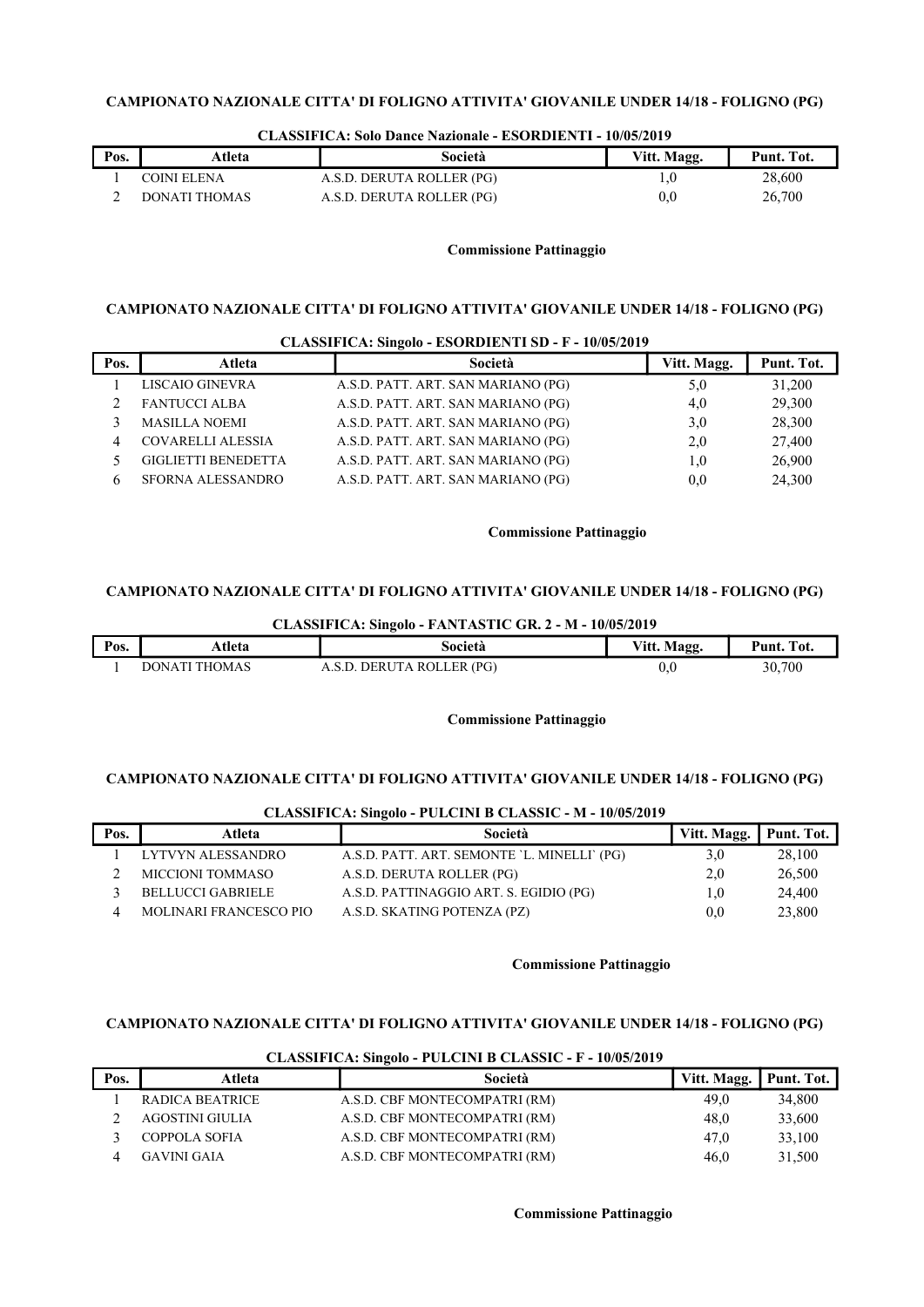| Pos. | Atleta                        | CLASSIFICA. SHIGOO - I ULCHAI D CLASSIC - F - IV/03/2017<br>Società | Vitt. Magg. | Punt. Tot. |
|------|-------------------------------|---------------------------------------------------------------------|-------------|------------|
| 5    | TORELLI ARIANNA               | A.S.D. JANUS ROLLER FABRIANO (AN)                                   | 45,0        | 31,400     |
| 6    | CAPALDINI AURORA              | A.S.D. B-SIDE ROLLER FOLIGNO (PG)                                   | 44,0        | 31,000     |
| 7    | <b>GORIETTI MARIA RACHELE</b> | A.S.D. BAILA COMMIGO (PG)                                           | 43,0        | 30,100     |
| 8    | ROMITELLI EMMA                | A.S.D. JANUS ROLLER FABRIANO (AN)                                   | 42,0        | 29,700     |
| 9    | DE ROSA MARIA LUISA           | A.S.D. SKATING POTENZA (PZ)                                         | 41,0        | 29,400     |
| 10   | SPIGHI GIULIA                 | A.S.D. JANUS ROLLER FABRIANO (AN)                                   | 40,0        | 28,800     |
| 11   | <b>BIANCHINI ANNA</b>         | A.S.D. BAILA COMMIGO (PG)                                           | 39,0        | 28,800     |
| 12   | <b>BRUNO SARA</b>             | A.S.D. SKATING POTENZA (PZ)                                         | 38,0        | 27,600     |
| 13   | <b>LAZZARINI ZOE</b>          | A.S.D. DERUTA ROLLER (PG)                                           | 37,0        | 27,500     |
| 14   | <b>STROPPA SOFIA</b>          | A.S.D. JANUS ROLLER FABRIANO (AN)                                   | 35,0        | 27,300     |
| 15   | MARINETTI GIULIA              | A.S.D. DERUTA ROLLER (PG)                                           | 35,0        | 26,900     |
| 16   | <b>CONTILLI MELISSA</b>       | A.S.D. B-SIDE ROLLER FOLIGNO (PG)                                   | 34,5        | 26,600     |
| 17   | TIBURZI BEATRICE              | A.S.D. B-SIDE ROLLER FOLIGNO (PG)                                   | 32,5        | 26,500     |
| 18   | KALLAKU MERLISA               | A.S.D. PATT. ART. SPELLO (PG)                                       | 32,0        | 26,400     |
| 19   | <b>GAUDENZI LAURA</b>         | A.S.D. PATTINAGGIO ART. S. EGIDIO (PG)                              | 32,0        | 26,500     |
| 20   | <b>GORANI AMRA</b>            | A.S.D. B-SIDE ROLLER FOLIGNO (PG)                                   | 30,0        | 25,900     |
| 21   | TEMNEANU MARIA SOFIA          | A.S.D. BAILA COMMIGO (PG)                                           | 28,5        | 25,900     |
| 22   | DEL BALDO SASHA               | A.S.D. FLYING ROLLER PESARO (PU)                                    | 27,5        | 25,700     |
| 23   | <b>CATANESI ALICE</b>         | A.S.D. JANUS ROLLER FABRIANO (AN)                                   | 27,0        | 25,800     |
| 24   | STRAPPAFELCI AURORA           | A.S.D. ROLLER FLY (VT)                                              | 26,0        | 25,600     |
| 25   | <b>TIBERTI BIANCA</b>         | A.S.D. PATTINAGGIO ARTISTICO PERUGIA (PG)                           | 25,5        | 25,600     |
| 26   | LEPRI DILETTA                 | A.S.D. B-SIDE ROLLER FOLIGNO (PG)                                   | 24,0        | 24,800     |
| 27   | <b>CLE'O BORDE ISABELLE</b>   | A.S.D. BAILA COMMIGO (PG)                                           | 23,0        | 25,100     |
| 28   | ZENI MARIA RACHELE            | A.S.D. PATTINAGGIO ART. S. EGIDIO (PG)                              | 22,0        | 25,000     |
| 29   | FARAGHINI MARTINA             | A.S.D. DERUTA ROLLER (PG)                                           | 21,5        | 24,700     |
| 30   | <b>CUENCA MARIA</b>           | A.S.D. FLYING ROLLER PESARO (PU)                                    | 19,0        | 24,300     |
| 31   | MENCARELLI LUDOVICA           | A.S.D. JANUS ROLLER FABRIANO (AN)                                   | 19,0        | 23,900     |
| 32   | FIZIALETTI FRANCESCA          | A.S.D. JANUS ROLLER FABRIANO (AN)                                   | 17,5        | 23,700     |
| 33   | FEBBRARI ANNA                 | A.S.D. B-SIDE ROLLER FOLIGNO (PG)                                   | 17,5        | 24,100     |
| 34   | VALERI GIULIA                 | A.S.D. PATTINAGGIO ART. S. EGIDIO (PG)                              | 17,0        | 24,000     |
| 35   | GIANFERRETTI FEDERICA         | A.S.D. RED GREEN TERNI (TR)                                         | 15,0        | 23,200     |
| 36   | <b>FORTINI AGNESE</b>         | A.S.D. B-SIDE ROLLER FOLIGNO (PG)                                   | 14,0        | 23,200     |
| 37   | BOLOGNINI ARIEL               | A.S.D. SKATING CLUB JESI (AN)                                       | 12,0        | 22,500     |
| 38   | STAFFOLANI NOEMI              | A.S.D. JANUS ROLLER FABRIANO (AN)                                   | 12,0        | 22,500     |
| 39   | <b>MAFFEI ALESSIA</b>         | A.S.D. FLYING ROLLER PESARO (PU)                                    | 11,0        | 22,000     |
| 40   | ANGELI SERVAGGIA              | A.S.D. B-SIDE ROLLER FOLIGNO (PG)                                   | 9,5         | 22,100     |
| 41   | POLI SERENE                   | A.S.D. PATTINAGGIO ART. S. EGIDIO (PG)                              | 8,5         | 22,200     |
| 42   | ROSSI LUDOVICA                | A.S.D. PATTINAGGIO ART. S. EGIDIO (PG)                              | 8,0         | 21,800     |
| 43   | AMBROSIO GIOVANNA             | A.S.D. SKATING CLUB JESI (AN)                                       | 7,5         | 22,000     |
| 44   | FALCINELLI VERENA             | A.S.D. BAILA COMMIGO (PG)                                           | 5,5         | 21,700     |
| 45   | PACICO AZZURRA                | A.S.D. PATT. ART. SPELLO (PG)                                       | 5,5         | 21,600     |
| 46   | MARCHETTI MARIDA              | A.S.D. RED GREEN TERNI (TR)                                         | 5,0         | 21,500     |
| 47   | MARCHETTI ANNA                | A.S.D. DERUTA ROLLER (PG)                                           | 3,0         | 21,200     |
| 48   | PROIETTI MARTINA              | A.S.D. RED GREEN TERNI (TR)                                         | 2,5         | 21,200     |
| 49   | MARCHETTI MARIANNA            | A.S.D. RED GREEN TERNI (TR)                                         | 1,0         | 20,800     |
| 50   | <b>BARBONI ELENA</b>          | A.S.D. SKATING CLUB JESI (AN)                                       | 0,0         | 20,600     |

# CLASSIFICA: Singolo - PULCINI B CLASSIC - F - 10/05/2019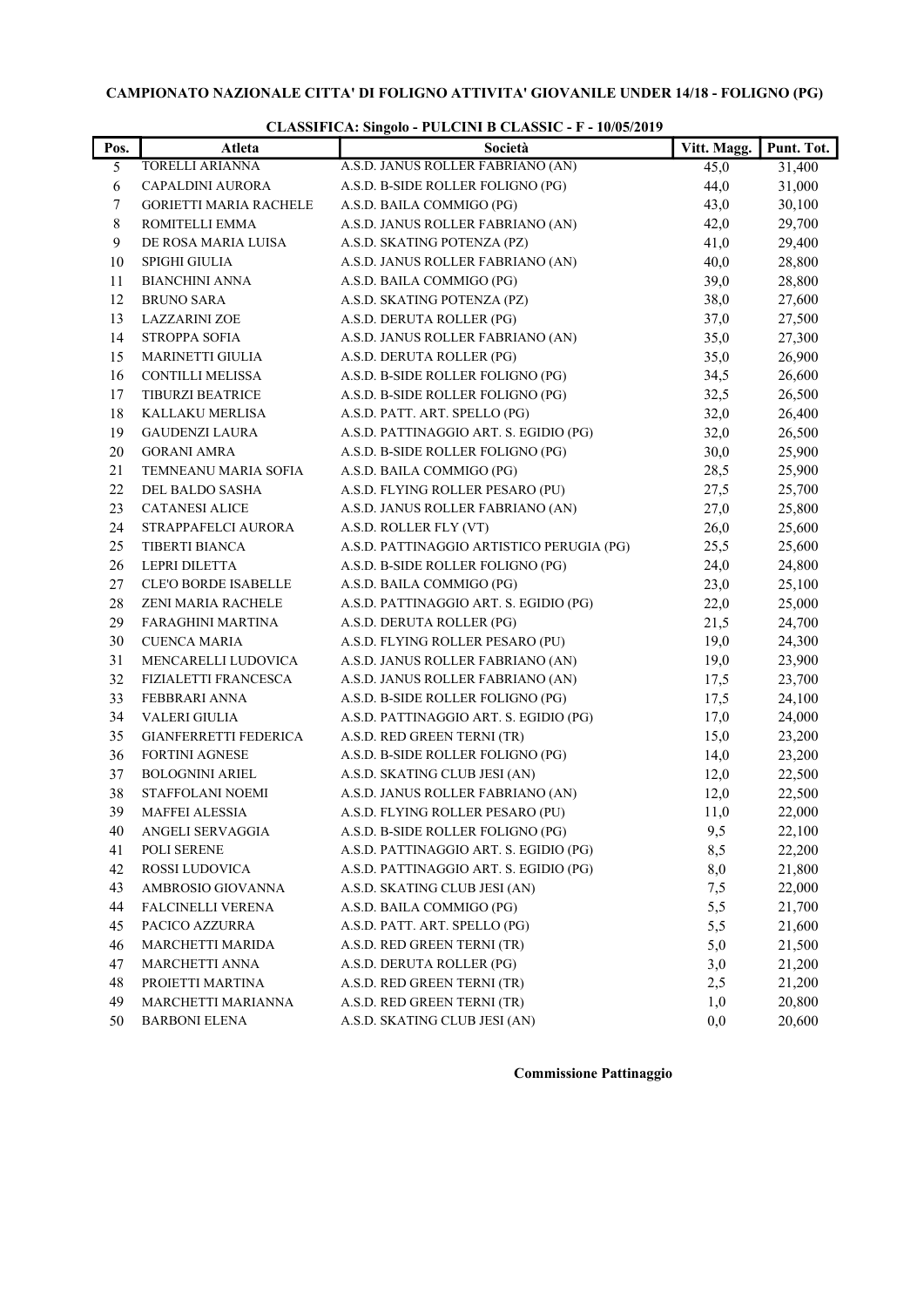| Pos. | Atleta                  | Società                          | Vitt. Magg. | Punt. Tot. |
|------|-------------------------|----------------------------------|-------------|------------|
|      | CHIATTINI ANGELICA      | A.S.D. DERUTA ROLLER (PG)        |             | 28,200     |
|      | <b>MARCHIONNI ADELE</b> | A.S.D. FLYING ROLLER PESARO (PU) | 0.0         | 25.300     |

### CLASSIFICA: Singolo - PULCINI A COMPETITIVE - F - 10/05/2019

# Commissione Pattinaggio

# CAMPIONATO NAZIONALE CITTA' DI FOLIGNO ATTIVITA' GIOVANILE UNDER 14/18 - FOLIGNO (PG)

### CLASSIFICA: Singolo - PULCINI B EXCELLENT - M - 10/05/2019

| Pos. | Atleta            | Società                           | Vitt. Magg. | Punt. Tot. |
|------|-------------------|-----------------------------------|-------------|------------|
|      | MACCHERONI NICOLA | A.S.D. B-SIDE ROLLER FOLIGNO (PG) |             | 26,200     |
|      | GIOVANNINI MATTEO | A.S.D. PATT. ART. SPELLO (PG)     | 0.0         | 23,400     |

### Commissione Pattinaggio

# CAMPIONATO NAZIONALE CITTA' DI FOLIGNO ATTIVITA' GIOVANILE UNDER 14/18 - FOLIGNO (PG)

# CLASSIFICA: Singolo - PULCINI B EXCELLENT - F - 10/05/2019

| Pos.           | Atleta                  | Società                                      | Vitt. Magg. | Punt. Tot. |
|----------------|-------------------------|----------------------------------------------|-------------|------------|
| 1              | <b>IORIO GIULIA</b>     | A.S.D. B-SIDE ROLLER FOLIGNO (PG)            | 33,0        | 33,600     |
| $\overline{2}$ | PACIOTTI CAMILLA        | A.S.D. BAILA COMMIGO (PG)                    | 31,5        | 32,700     |
| 3              | PUGNITOPO MARTINA       | A.S.D. PATT. ART. SEMONTE 'L. MINELLI' (PG)  | 31,5        | 32,300     |
| $\overline{4}$ | <b>MANTOVANI LAURA</b>  | A.S.D. BAILA COMMIGO (PG)                    | 30,0        | 31,900     |
| 5              | ANNIBOLETTI MARTINA     | A.S.D. DERUTA ROLLER (PG)                    | 29,0        | 31,600     |
| 6              | <b>TAMBURINI SOFIA</b>  | A.S.D. PATTINAGGIO ARTISTICO PERUGIA (PG)    | 28,0        | 30,900     |
| 7              | <b>MESCHINI AURORA</b>  | A.S.D. PATTINAGGIO ART. S. EGIDIO (PG)       | 27,0        | 30,200     |
| 8              | PULITI CATERINA         | A.S.D. DERUTA ROLLER (PG)                    | 26,0        | 29,800     |
| 9              | <b>FARNESI GIULIA</b>   | A.S.D. DERUTA ROLLER (PG)                    | 25,0        | 29,600     |
| 10             | LIUZZI CHIARA           | A.S.D. JANUS ROLLER FABRIANO (AN)            | 24,0        | 29,300     |
| 11             | <b>SCORZA CHIARA</b>    | A.S.D. FLYING ROLLER PESARO (PU)             | 23,0        | 29,000     |
| 12             | DI GIOVANCARLO ELENA    | A.S.D. ROLLER FLY (VT)                       | 22,0        | 28,700     |
| 13             | PIPICELLI ORNELLA       | SKATING CLUB VESUVIO A.S.D. (NA)             | 20,5        | 27,900     |
| 14             | PASSERI LISA            | A.S.D. PATTINAGGIO ART. S. EGIDIO (PG)       | 20,0        | 28,100     |
| 15             | <b>BIGI OLIMPIA</b>     | S.S.D.S. MENS SANA IN CORPORE SANO 1871 (SI) | 18,5        | 27,700     |
| 16             | <b>FUSCO VIOLA</b>      | S.S.D.S. MENS SANA IN CORPORE SANO 1871 (SI) | 18,0        | 27,500     |
| 17             | <b>GRUKCA KEISI</b>     | A.S.D. JANUS ROLLER FABRIANO (AN)            | 16,5        | 27,300     |
| 18             | ROMANO FLAVIA           | A.S.D. SKATING POTENZA (PZ)                  | 16,5        | 27,500     |
| 19             | <b>BAMBINI ELENA</b>    | S.S.D.S. MENS SANA IN CORPORE SANO 1871 (SI) | 15,5        | 27,300     |
| 20             | <b>BARONI LAVINIA</b>   | A.S.D. JANUS ROLLER FABRIANO (AN)            | 14,5        | 27,400     |
| 21             | CASCIANELLI ARIANNA     | A.S.D. DERUTA ROLLER (PG)                    | 13,0        | 27,100     |
| 22             | <b>ROVIGLIONI VIOLA</b> | A.S.D. PATTINAGGIO ART. S. EGIDIO (PG)       | 11,5        | 27,000     |
| 23             | PISELLI GAIA ELETTRA    | A.S.D. PATT. ART. SEMONTE 'L. MINELLI' (PG)  | 11,0        | 26,900     |
| 24             | <b>CHIATTI GRETA</b>    | A.S.D. PATT. ART. SEMONTE 'L. MINELLI' (PG)  | 10,5        | 26,300     |
| 25             | <b>FIORI CATERINA</b>   | A.S.D. DERUTA ROLLER (PG)                    | 9,0         | 26,400     |
| 26             | DEL NONNO NOEMI         | A.S.D. ROLLER FLY (VT)                       | 8,0         | 26,300     |
| 27             | POLASTRONI MADDALENA    | A.S.D. DERUTA ROLLER (PG)                    | 7,0         | 26,000     |
| 28             | <b>CACIOTTI VIOLA</b>   | A.S.D. PATTINAGGIO ARTISTICO PERUGIA (PG)    | 6,0         | 25,600     |
| 29             | CECCHETTI MARIA SOLE    | A.S.D. PATTINAGGIO ART. S. EGIDIO (PG)       | 5,0         | 24,700     |
| 30             | COVIELLO GIULIA         | A.S.D. SKATING POTENZA (PZ)                  | 4,0         | 25,000     |
| 31             | <b>DOCCI GIULIA</b>     | A.S.D. PATTINAGGIO ART. S. EGIDIO (PG)       | 3,0         | 24,000     |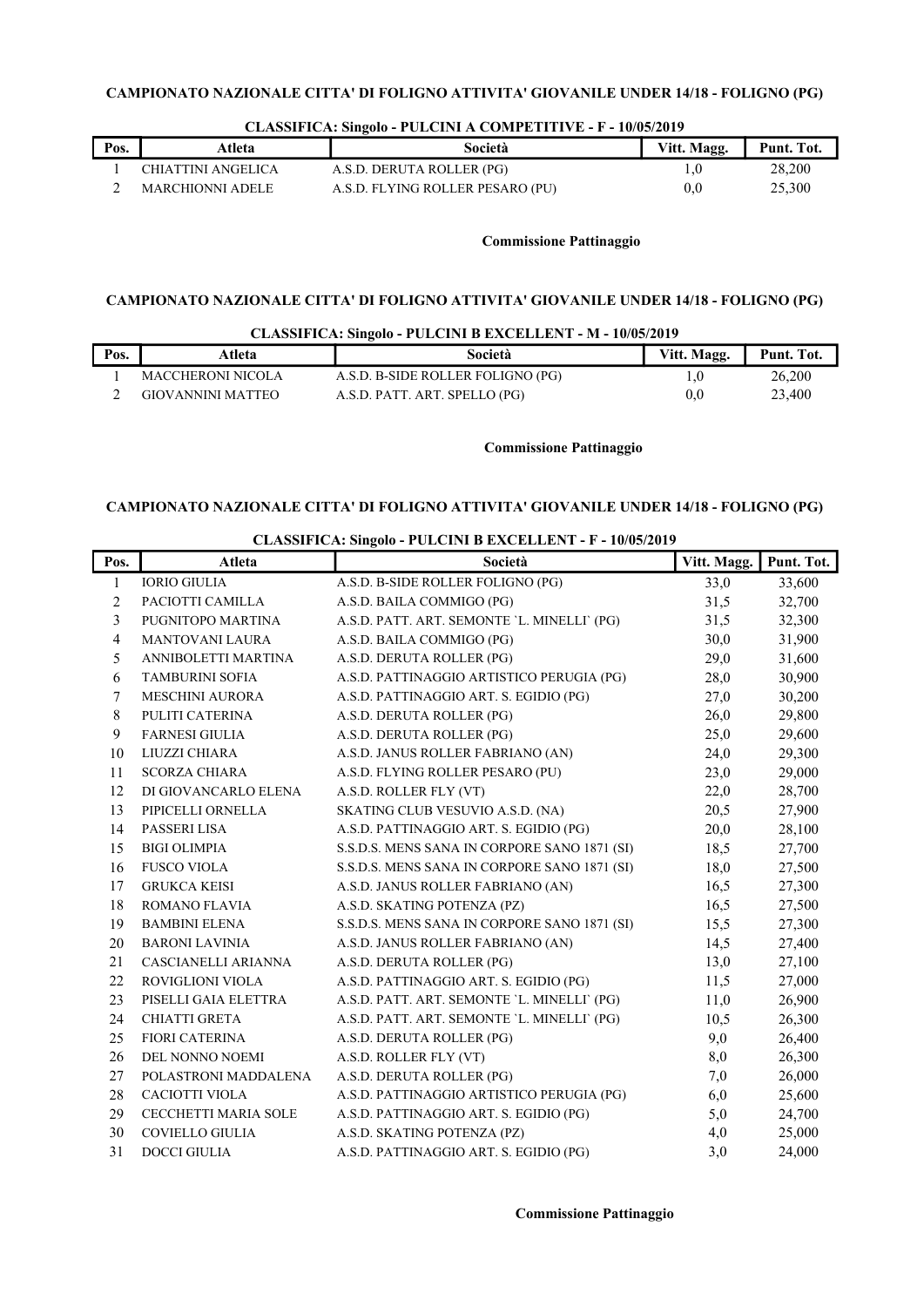| Pos. | Atleta                | Società                       | Vitt. Magg. Punt. Tot. |        |
|------|-----------------------|-------------------------------|------------------------|--------|
|      | CAPPELAN PELAEZ HELEN | A.S.D. DERUTA ROLLER (PG)     | 2.0                    | 24,000 |
|      | OTTAVI DAISY          | A.S.D. PATT. ART. SPELLO (PG) |                        | 22,100 |
|      | PANTALLA ALESSIA      | A.S.D. PATT. ART. SPELLO (PG) | 0.0                    | 22,000 |

### CLASSIFICA: Singolo - PULCINI B EXCELLENT - F - 10/05/2019

### Commissione Pattinaggio

# CAMPIONATO NAZIONALE CITTA' DI FOLIGNO ATTIVITA' GIOVANILE UNDER 14/18 - FOLIGNO (PG)

### CLASSIFICA: Singolo - PULCINI B PROFESSIONAL - M - 10/05/2019

| Pos. | Atleta                                                      | Società                               | Vitt. Magg. | $\blacksquare$<br>Punt.<br>'Tot |
|------|-------------------------------------------------------------|---------------------------------------|-------------|---------------------------------|
|      | <b>DAVIDE</b><br>$\mathbf{D} \Delta$ .<br>7 H<br>$\Delta$ . | LER PESARO (PU)<br>ZING ROLL<br>- H L |             | 25.900<br>روب                   |

### Commissione Pattinaggio

### CAMPIONATO NAZIONALE CITTA' DI FOLIGNO ATTIVITA' GIOVANILE UNDER 14/18 - FOLIGNO (PG)

### CLASSIFICA: Singolo - PULCINI B PROFESSIONAL - F - 10/05/2019

| Pos. | Atleta             | Società                                                              | Vitt. Magg.   Punt. Tot. |        |
|------|--------------------|----------------------------------------------------------------------|--------------------------|--------|
|      | BIANCHI ALESSANDRA | A.S.D. SKATING CLUB PONTE S. GIOVANNI (PG)                           | 2.0                      | 32,700 |
|      | ORDAZ BINERFA MAYA | A.S.D. ROLLER FLY (VT)                                               | 1.0                      | 31,200 |
|      |                    | CANALICCHIO CRISTINA A.S.D. NEW STAR SCUOLA PATT. PONTE FELCINO (PG) | $0.0^{\circ}$            | 29,600 |

### Commissione Pattinaggio

# CAMPIONATO NAZIONALE CITTA' DI FOLIGNO ATTIVITA' GIOVANILE UNDER 14/18 - FOLIGNO (PG)

### CLASSIFICA: Singolo - ESORDIENTI A - M - 10/05/2019

| Pos. | Atleta                | Società                       | Magg.<br>Vitt. | $\overline{\phantom{a}}$ Tot.<br>Punt. |
|------|-----------------------|-------------------------------|----------------|----------------------------------------|
|      | ANDREA<br><b>BIBI</b> | ). B-SIDE ROLLER FOLIGNO (PG) | v.u            | 26,400                                 |

Commissione Pattinaggio

# CAMPIONATO NAZIONALE CITTA' DI FOLIGNO ATTIVITA' GIOVANILE UNDER 14/18 - FOLIGNO (PG)

### CLASSIFICA: Singolo - ESORDIENTI A - F - 10/05/2019

| Pos. | Atleta             | Società                           | Vitt. Magg. | Punt. Tot. |
|------|--------------------|-----------------------------------|-------------|------------|
|      | MARCHESI ANASTASIA | A.S.D. B-SIDE ROLLER FOLIGNO (PG) |             | 28,800     |
|      | CALCINARI GIOIA    | A.S.D. FLYING ROLLER PESARO (PU)  | 0,0         | 25,200     |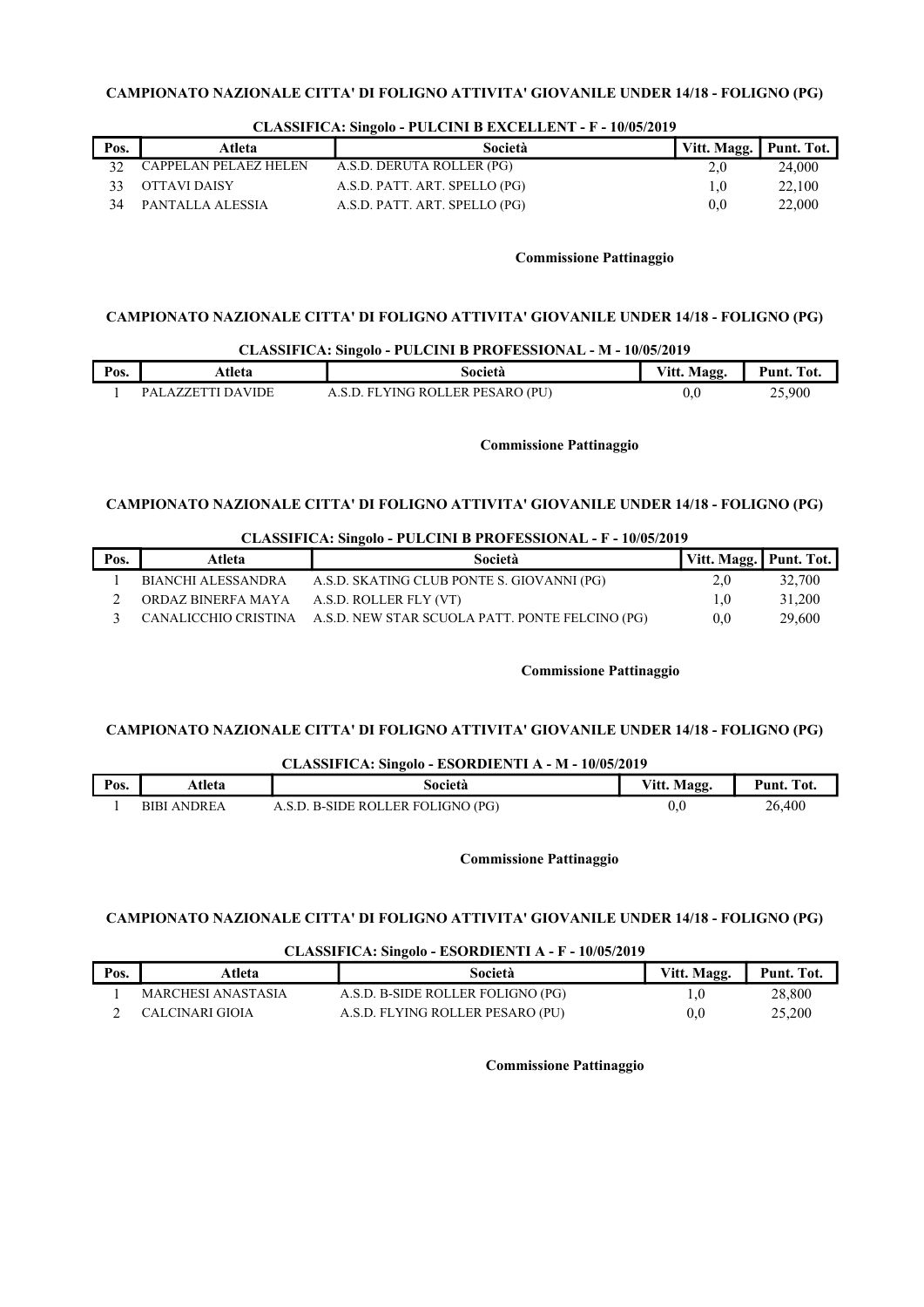| Pos. | Atleta                   | Società                                                                | Vitt. Magg. | Punt. Tot. |
|------|--------------------------|------------------------------------------------------------------------|-------------|------------|
|      | TARTOCCHI MIRIAM         | A.S.D. DERUTA ROLLER (PG)                                              | 7,0         | 34,500     |
|      | <b>MARAFINO REBECCA</b>  | A.S.D. SKATING CLUB PONTE S. GIOVANNI (PG)                             | 6,0         | 32,200     |
|      | STOPPA M. ELEONORA       | A.S.D. SKATING CLUB PONTE S. GIOVANNI (PG)                             | 5,0         | 31,400     |
|      |                          | SCOPETTA SOFIA MARISOL A.S.D. NEW STAR SCUOLA PATT. PONTE FELCINO (PG) | 4,0         | 30,700     |
|      | <b>VINTI VICTORIA</b>    | A.S.D. PATTINAGGIO ART. S. EGIDIO (PG)                                 | 3,0         | 30,600     |
| 6    | <b>GENERI SOFIA</b>      | A.S.D. PATT. ART. SAN MARIANO (PG)                                     | 2,0         | 29,700     |
|      | <b>FRASCARELLI SOFIA</b> | A.S.D. B-SIDE ROLLER FOLIGNO (PG)                                      | 1,0         | 29,600     |
| 8    | <b>ANGELI BIANCA</b>     | A.S.D. B-SIDE ROLLER FOLIGNO (PG)                                      | 0.0         | 27,200     |

### CLASSIFICA: Singolo - ESORDIENTI REGIONALI B - F - 10/05/2019

# Commissione Pattinaggio

# CAMPIONATO NAZIONALE CITTA' DI FOLIGNO ATTIVITA' GIOVANILE UNDER 14/18 - FOLIGNO (PG)

### CLASSIFICA: Singolo - ESORDIENTI B - M - 10/05/2019

| Pos. | tleta                | Società                                         | Vitt<br>itt. Magg<br>88 | Punt.<br>Tot.  |
|------|----------------------|-------------------------------------------------|-------------------------|----------------|
|      | GREGORIO<br>70 RH 17 | A.S.D. NEW STAR SCUOLA PATT. PONTE FELCINO (PG) | υ.                      | $\angle 5,100$ |

### Commissione Pattinaggio

# CAMPIONATO NAZIONALE CITTA' DI FOLIGNO ATTIVITA' GIOVANILE UNDER 14/18 - FOLIGNO (PG)

| CLASSIFICA: SINGOIO - ESORDIEN I I B - F - IV/05/2019 |                   |                                                     |                        |        |  |
|-------------------------------------------------------|-------------------|-----------------------------------------------------|------------------------|--------|--|
| Pos.                                                  | Atleta            | Società                                             | Vitt. Magg. Punt. Tot. |        |  |
|                                                       | DI TORO ELEONORA  | A.S.D. NEW STAR SCUOLA PATT. PONTE FELCINO (PG)     | 2,0                    | 31,800 |  |
|                                                       | GIOVANNINI BIANCA | A.S.D. FLYING ROLLER PESARO (PU)                    | 0.1                    | 29,400 |  |
|                                                       |                   | DI SABATINO MARIACHIARA A.S.D. RED GREEN TERNI (TR) | 0.0 <sub>1</sub>       | 28,600 |  |

# CLASSIFICA: Singolo - ESORDIENTI B - F - 10/05/2019

### Commissione Pattinaggio

### CAMPIONATO NAZIONALE CITTA' DI FOLIGNO ATTIVITA' GIOVANILE UNDER 14/18 - FOLIGNO (PG)

### CLASSIFICA: Singolo - PRINCIPIANTI B EXCELLENT - F - 10/05/2019

| Pos. | Atleta                    | -<br>Società                                    | Vitt. Magg. | Punt. Tot. |
|------|---------------------------|-------------------------------------------------|-------------|------------|
|      | TROIANI MARTINA           | A.S.D. CBF MONTECOMPATRI (RM)                   | 8,0         | 30,900     |
|      | <b>HIDREJ KLEA</b>        | A.S.D. NEW STAR SCUOLA PATT. PONTE FELCINO (PG) | 7,0         | 29,200     |
|      | DE ROSA GIULIA            | A.S.D. JANUS ROLLER FABRIANO (AN)               | 5,5         | 28,700     |
|      | <b>MANCINO DELIA</b>      | A.S.D. SKATING POTENZA (PZ)                     | 5,5         | 28,700     |
|      | <b>CECCARELLI ALESSIA</b> | A.S.D. BAILA COMMIGO (PG)                       | 4,0         | 27,900     |
| 6    | <b>RICCI GLORIA</b>       | A.S.D. JANUS ROLLER FABRIANO (AN)               | 3,0         | 27,100     |
|      | <b>BILLAI EMMA</b>        | A.S.D. PATT. ART. SEMONTE 'L. MINELLI' (PG)     | 2,0         | 26,100     |
| 8    | CAPOBIANCO GAIA           | A.S.D. PATT. ART. SPELLO (PG)                   | 1,0         | 24,700     |
| 9    | PILATO EMILY              | A.S.D. NEW STAR SCUOLA PATT. PONTE FELCINO (PG) | 0.0         | 24,300     |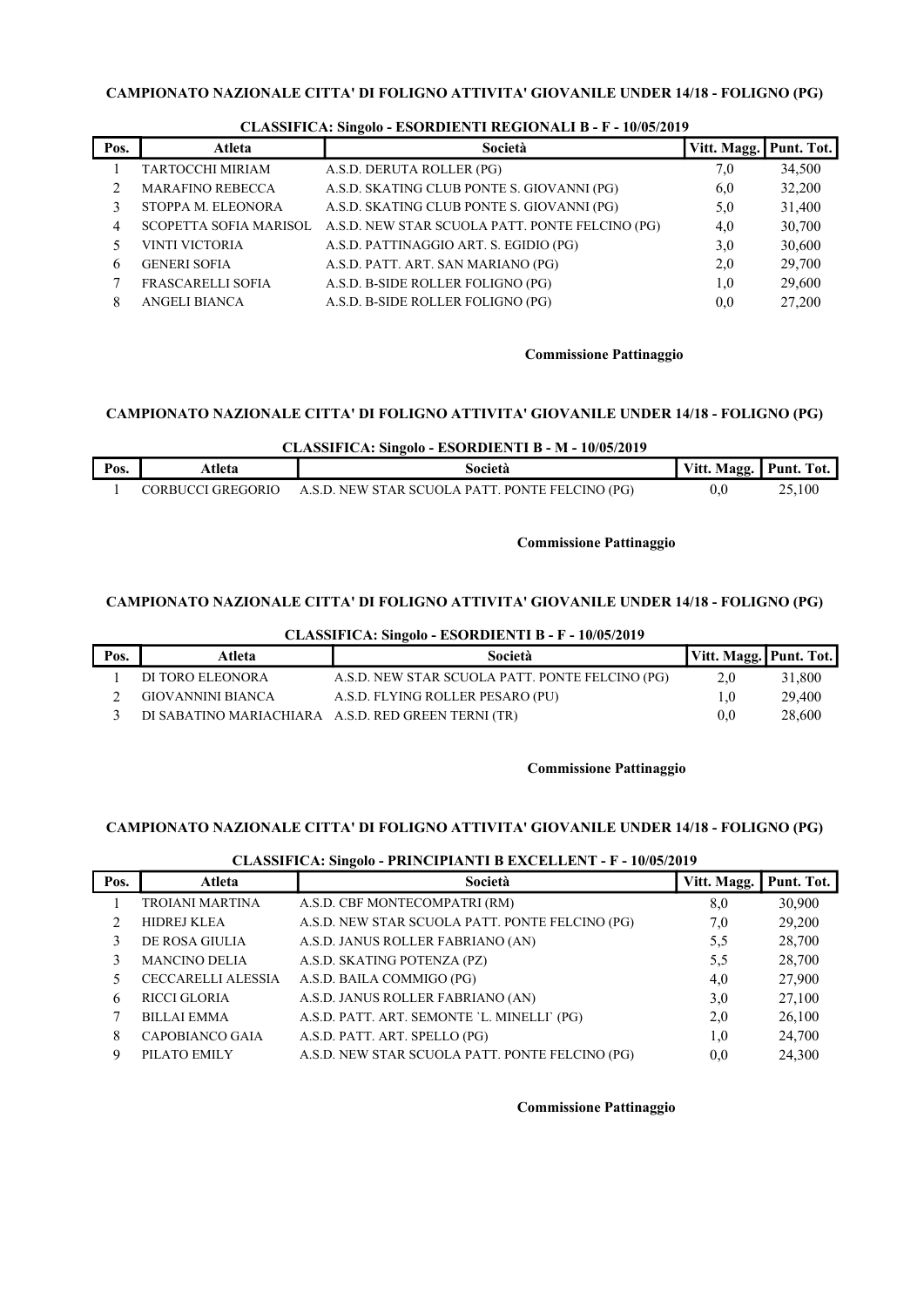### CLASSIFICA: Singolo - PRIMI PASSI CLASSIC 2016 - F - 10/05/2019

| Pos. | Atleta                | Società                                         | Vitt. Magg. | Punt. Tot. |
|------|-----------------------|-------------------------------------------------|-------------|------------|
|      | <b>BERTOLDI GIOIA</b> | A.S.D. NEW STAR SCUOLA PATT. PONTE FELCINO (PG) | v.v         | 24,000     |

### Commissione Pattinaggio

# CAMPIONATO NAZIONALE CITTA' DI FOLIGNO ATTIVITA' GIOVANILE UNDER 14/18 - FOLIGNO (PG)

# CLASSIFICA: Singolo - PRIMI PASSI CLASSIC 2015 - F - 10/05/2019 Pos. | Atleta | Società | Vitt. Magg. | Punt. Tot. 1 MERLONI GIULIA A.S.D. JANUS ROLLER FABRIANO (AN) 3,0 28,300 2 CURCURUTO MARIA A.S.D. PATTINAGGIO ART. S. EGIDIO (PG) 2,0 27,600 3 CAPALDINI GIADA A.S.D. B-SIDE ROLLER FOLIGNO (PG) 1,0 27,000 4 PIERMARINI ILENIA A.S.D. ROLLER FLY (VT) 0.0 25,000

### Commissione Pattinaggio

# CAMPIONATO NAZIONALE CITTA' DI FOLIGNO ATTIVITA' GIOVANILE UNDER 14/18 - FOLIGNO (PG)

| CLASSIFICA: Singolo - PRIMI PASSI EXCELLENT 2013 - F - 10/05/2019 |  |                                                |  |
|-------------------------------------------------------------------|--|------------------------------------------------|--|
|                                                                   |  | $\mathbf{r}$ and $\mathbf{r}$ and $\mathbf{r}$ |  |

| Pos. | Atleta  | società                                | Vitt. Magg. | Tot.<br>Punt   |
|------|---------|----------------------------------------|-------------|----------------|
|      | 5 A R T | LYING ROLLER PESARO (PU)<br>SD FI<br>А | 0.0         | $\angle 7,600$ |

### Commissione Pattinaggio

### CAMPIONATO NAZIONALE CITTA' DI FOLIGNO ATTIVITA' GIOVANILE UNDER 14/18 - FOLIGNO (PG)

| CLASSIFICA: Singolo - ALLIEVI A - F - 10/05/2019 |                         |                                  |             |            |
|--------------------------------------------------|-------------------------|----------------------------------|-------------|------------|
| Pos.                                             | Atleta                  | Società                          | Vitt. Magg. | Punt. Tot. |
|                                                  | PIERMARIA GAIA          | A.S.D. FLYING ROLLER PESARO (PU) | 2,0         | 33,700     |
|                                                  | PLACIDI GIADA           | A.S.D. RED GREEN TERNI (TR)      | 0.1         | 33,200     |
|                                                  | <b>BERNAZZA MARTINA</b> | A.S.D. RED GREEN TERNI (TR)      | 0.0         | 31,800     |

### Commissione Pattinaggio

### CAMPIONATO NAZIONALE CITTA' DI FOLIGNO ATTIVITA' GIOVANILE UNDER 14/18 - FOLIGNO (PG)

### CLASSIFICA: Singolo - ALLIEVI B - F - 10/05/2019

| Pos. | Atleta      | Società                          | Vitt. Magg. | Punt. Tot. |
|------|-------------|----------------------------------|-------------|------------|
|      | ROSSI ELISA | A.S.D. FLYING ROLLER PESARO (PU) | 0(          | 33,600     |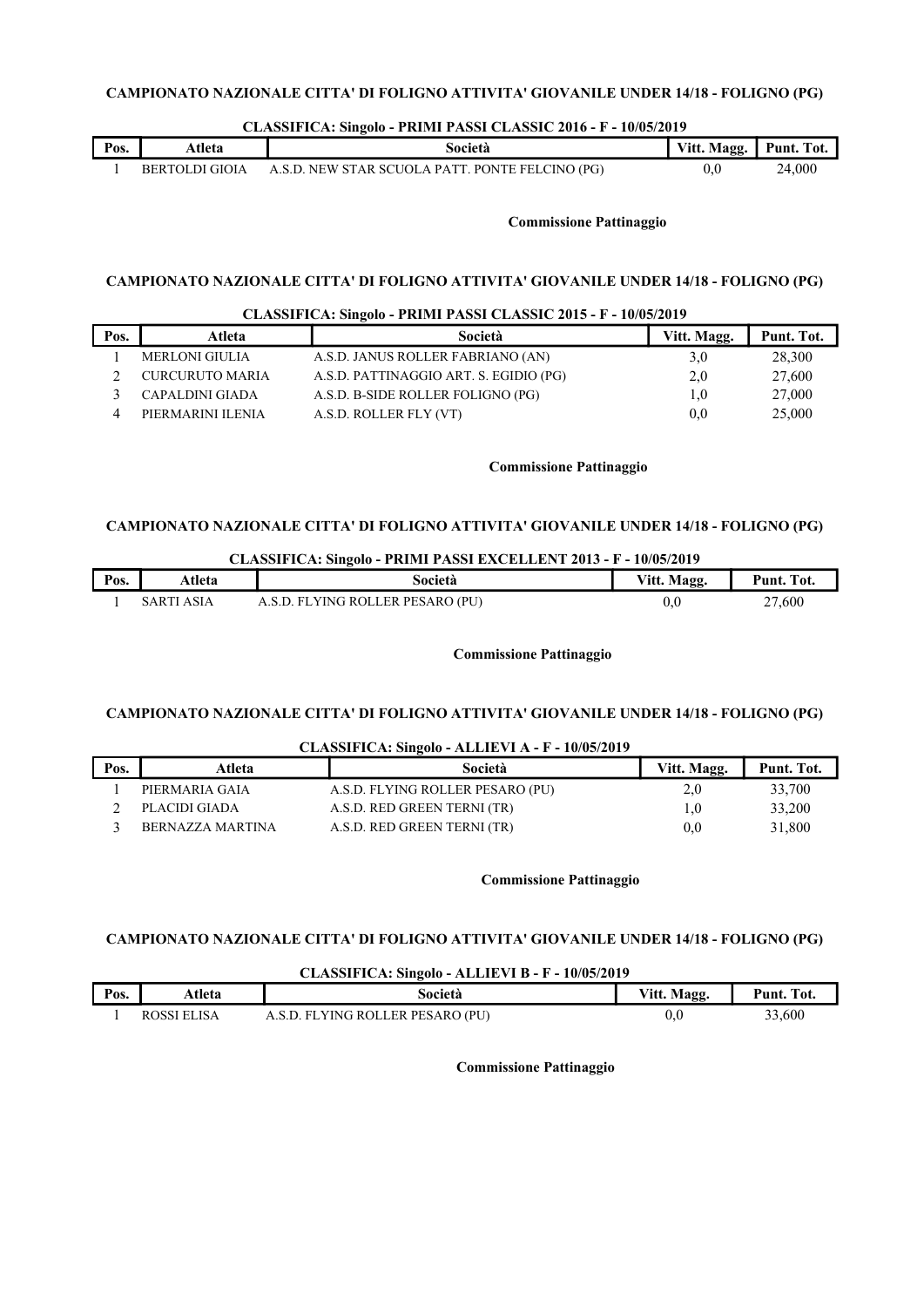| CLASSIFICA: Singolo - CADETTI - M - 10/05/2019                                        |                                |                                                 |             |            |  |
|---------------------------------------------------------------------------------------|--------------------------------|-------------------------------------------------|-------------|------------|--|
| Pos.                                                                                  | Atleta                         | Società                                         | Vitt. Magg. | Punt. Tot. |  |
|                                                                                       | FETTUCCIARI DANIELE            | A.S.D. NEW STAR SCUOLA PATT. PONTE FELCINO (PG) | 0.0         | 34,100     |  |
|                                                                                       | <b>Commissione Pattinaggio</b> |                                                 |             |            |  |
| CAMPIONATO NAZIONALE CITTA' DI FOLIGNO ATTIVITA' GIOVANILE UNDER 14/18 - FOLIGNO (PG) |                                |                                                 |             |            |  |

| CLASSIFICA: Singolo - CADETTI - F - 10/05/2019 |                 |                                   |             |            |
|------------------------------------------------|-----------------|-----------------------------------|-------------|------------|
| Pos.                                           | Atleta          | Società                           | Vitt. Magg. | Punt. Tot. |
|                                                | MILILLO SEPHORA | A.S.D. B-SIDE ROLLER FOLIGNO (PG) | $0.0\,$     | 36,200     |

Commissione Pattinaggio

# CAMPIONATO NAZIONALE CITTA' DI FOLIGNO ATTIVITA' GIOVANILE UNDER 14/18 - FOLIGNO (PG)

|      | CLASSIFICA: Singolo - JUNIORES - F - 10/05/2019 |                                                 |                        |        |  |
|------|-------------------------------------------------|-------------------------------------------------|------------------------|--------|--|
| Pos. | Atleta                                          | Società                                         | Vitt. Magg. Punt. Tot. |        |  |
|      | PIERETTI FRANCESCA                              | A.S.D. NEW STAR SCUOLA PATT. PONTE FELCINO (PG) | 0.0                    | 37,200 |  |

### Commissione Pattinaggio

# CAMPIONATO NAZIONALE CITTA' DI FOLIGNO ATTIVITA' GIOVANILE UNDER 14/18 - FOLIGNO (PG)

| Pos. | Atleta                     | Società                            | Vitt. Magg. | Punt. Tot. |
|------|----------------------------|------------------------------------|-------------|------------|
|      | <b>FEMMINELLA SILVIA</b>   | A.S.D. PATT. ART. SAN MARIANO (PG) | 7,0         | 32,200     |
|      | PROJETTI LUCREZIA          | A.S.D. RED GREEN TERNI (TR)        | 6,0         | 31,600     |
|      | TOMASSELLI ALESSIA         | A.S.D. ROLLER FLY (VT)             | 5,0         | 30,500     |
|      | DEL VESCOVO ALICE          | A.S.D. RED GREEN TERNI (TR)        | 4,0         | 29,200     |
|      | <b>BARBALATA LAURA</b>     | A.S.D. PATT. ART. SAN MARIANO (PG) | 3,0         | 27,800     |
| 6    | <b>SALLAKU STELA</b>       | A.S.D. PATT. ART. SPELLO (PG)      | 2,0         | 27,300     |
|      | <b>GORICCHI MARGHERITA</b> | A.S.D. ROLLER PERUGIA (PG)         | 1,0         | 25,400     |
| 8    | <b>ANTONELLI GIULIA</b>    | A.S.D. PATT. ART. SPELLO (PG)      | 0,0         | 25,400     |

# CLASSIFICA: Singolo - PRINCIPIANTI B COMPETITIVE - F - 10/05/2019

### Commissione Pattinaggio

### CAMPIONATO NAZIONALE CITTA' DI FOLIGNO ATTIVITA' GIOVANILE UNDER 14/18 - FOLIGNO (PG)

|      | CERNOOM TOTAL OINE OIN TRANSPARED INTENSIER TO THE TOP OUT FOLL |                                                                      |                        |        |  |  |
|------|-----------------------------------------------------------------|----------------------------------------------------------------------|------------------------|--------|--|--|
| Pos. | Atleta                                                          | Società                                                              | Vitt. Magg. Punt. Tot. |        |  |  |
|      | <b>GIORNELLI MARTINA</b>                                        | A.S.D. PATT. ART. SEMONTE 'L. MINELLI' (PG)                          | 5,0                    | 31,500 |  |  |
|      | RABAZZI EMMA                                                    | S.S.D.S. MENS SANA IN CORPORE SANO 1871 (SI)                         | 4,0                    | 28,500 |  |  |
|      | LUBELLI SIRIA                                                   | A.S.D. ROLLER FLY (VT)                                               | 3,0                    | 27,600 |  |  |
| 4    | CERBELLA CECILIA                                                | A.S.D. PATT. ART. SEMONTE 'L. MINELLI' (PG)                          | 2,0                    | 27,100 |  |  |
|      |                                                                 | BUCHICCHIO EMANUELA A.S.D. NEW STAR SCUOLA PATT. PONTE FELCINO (PG)  | 1,0                    | 25,300 |  |  |
|      |                                                                 | MOSCA MARIA ANGELICA A.S.D. NEW STAR SCUOLA PATT. PONTE FELCINO (PG) | 0,0                    | 24,700 |  |  |

### CLASSIFICA: Singolo - RAGAZZI MASTER - F - 10/05/2019